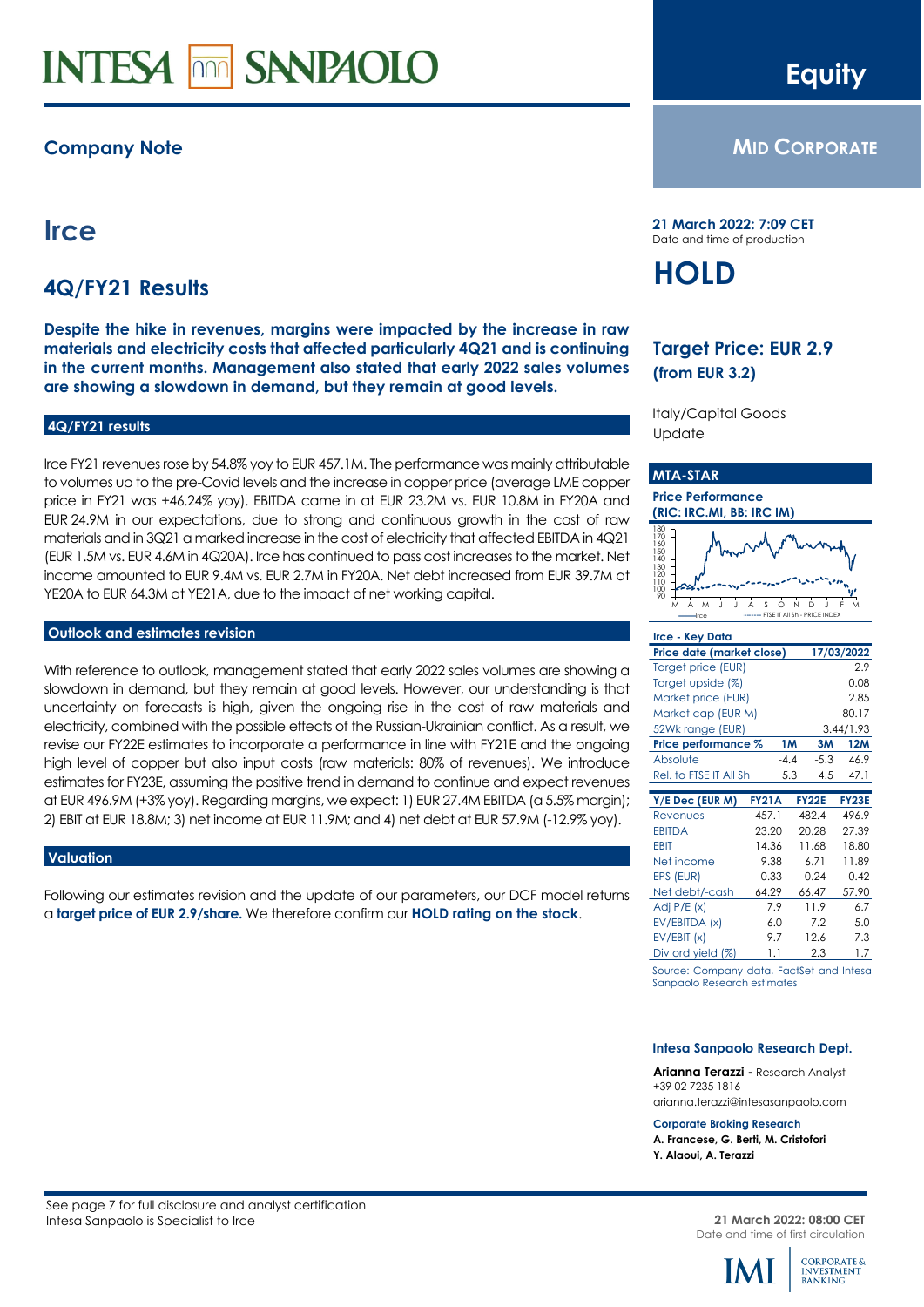### **4Q/FY21 Results**

Despite the hike in revenues, margins were impacted by the increase in raw materials and electricity costs that affected particularly 4Q21. In order to limit the negative impact, the company has continued to pass cost increases to the market. The key points of FY21A results were:

- **Revenues increased to EUR 457.1M, +54.8% yoy.** The increase was mainly attributable to higher volumes and the increase in copper price throughout the year (average LME copper price in FY21 was +46.24% yoy). Both business areas, winding conductors and electrical cables, confirmed the recovery of market demand that has brought sales volumes back to the pre-Covid levels;
- **EBITDA was EUR 23.2M** vs. EUR 10.8M in FY20A (and vs. EUR 24.9M in our expectations) due to strong and continuous growth in the cost of raw materials and in 3Q21 a marked increase in the cost of electricity that impacted on EBITDA in 4Q21 (EUR 1.5M vs. 4.6M in 4Q20A;

#### **Irce – 4Q/FY21 costs breakdown**

| <b>EUR M</b>              | 4Q20A | 4Q21A | chg% | <b>FY20A</b> | <b>FY21A</b> | chg% |
|---------------------------|-------|-------|------|--------------|--------------|------|
| Raw materials             | 70.2  | 94.4  | 34.5 | 231.8        | 366.3        | 58.0 |
| <b>Services</b>           | 6.7   | 12.2  | 81.3 | 23.7         | 36.4         | 54.0 |
| Labour                    | 7.6   | 7.9   | 2.8  | 28.5         | 30.5         | 6.8  |
| Weighting in revenues (%) |       |       |      |              |              |      |
| Raw materials             | 78.6  | 81.4  |      | 78.5         | 80.1         |      |
| <b>Services</b>           | 7.5   | 10.5  |      | 8.0          | 8.0          |      |
| Labour                    | 8.6   | 6.8   |      | 9.7          | 6.7          |      |

A: actual; Source: Company data

- **Net income was EUR 9.4M** vs. EUR 2.7M in FY20A:
- **Net debt increased from EUR 39.7M at YE20A to EUR 64.3M at YE21A,** due to the impact of net working capital;
- **The BoD resolved to propose to distribute a EUR 0.05/sh. dividend** (dividend date on 23 May, record date 24 May and payment date 25 May).

#### **Irce – 4Q/FY21 results**

| <b>EUR M</b>       | 4Q20A | 4Q21A | yoy %   | <b>FY20A</b> | <b>FY21A</b> | <b>FY21E</b> | $FY$ yoy $%$ | $FY$ A/E $%$ |
|--------------------|-------|-------|---------|--------------|--------------|--------------|--------------|--------------|
| Revenues           | 89.3  | 16.0  | 29.8    | 295.3        | 457.1        | 405.0        | 54.8         | 12.9         |
| Revenues w/o metal | 20.1  | 22.7  | 12.8    | 68.3         | 92.4         | <b>NA</b>    | 35.2         | <b>NA</b>    |
| <b>EBITDA</b>      | 4.6   | l .5  | $-68.3$ | 10.8         | 23.2         | 24.9         | 14.8         | $-6.9$       |
| EBITDA margin %    | 5.2   | 1.3   |         | 3.6          | J.           | 6.2          |              |              |
| Net income         | 2.05  | 0.5   | $-75.6$ | 2.7          | 9.4          | 10.2         | <b>NM</b>    | $-8.3$       |
| Net debt           | 39.7  | 64.3  | 61.9    | 39.7         | 64.3         | 64.9         |              | $-0.9$       |

NM: not meaningful; A: actual; E: estimates; Source: Company data and Intesa Sanpaolo Research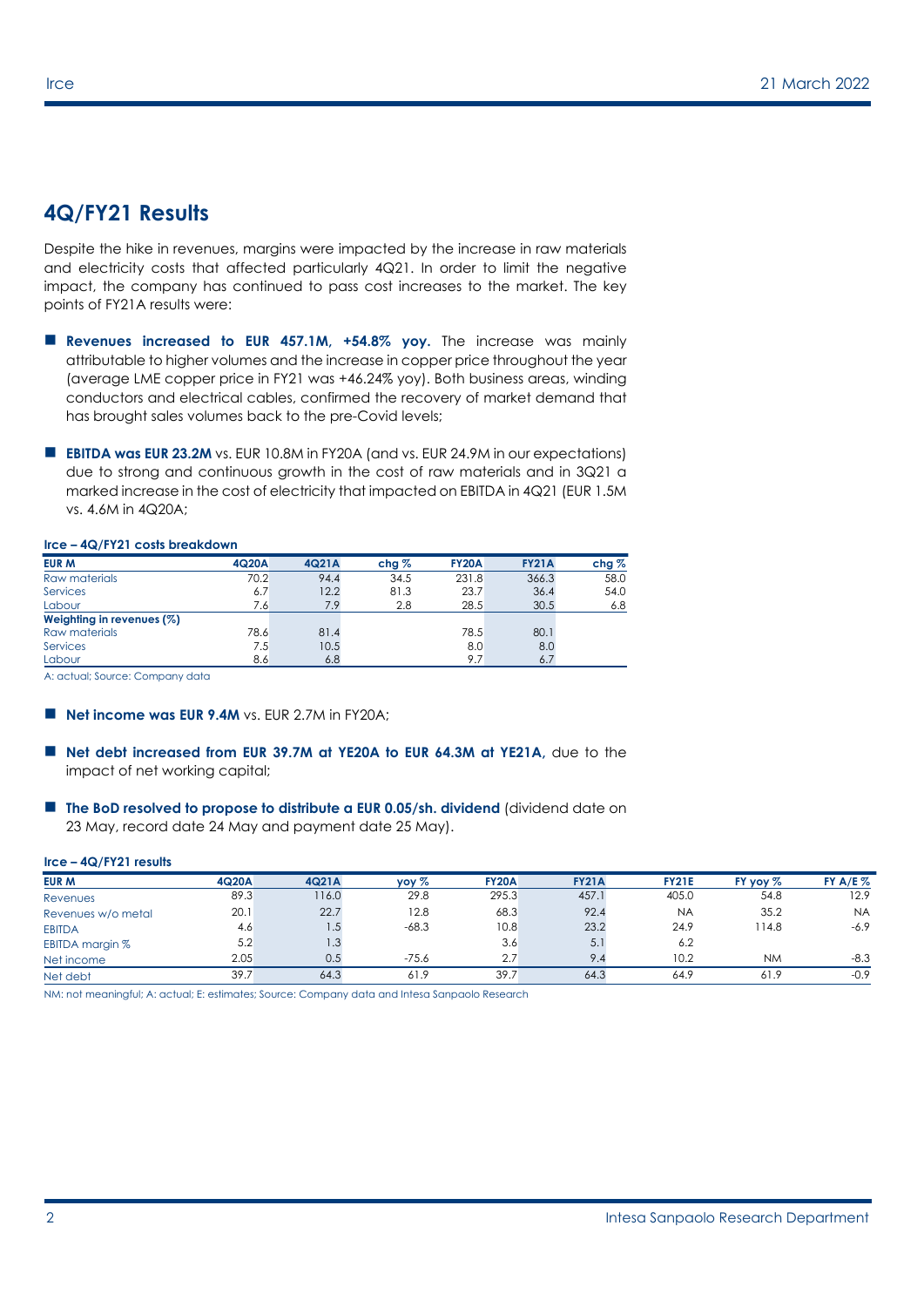### **Earnings Outlook**

With reference to outlook, management stated that early 2022 sales volumes are showing a slowdown in demand, but they remain at good levels. However, our understanding is that uncertainty on forecasts is high, given the ongoing rise in the cost of raw materials and electricity, combined with the possible effects of the Russian-Ukrainian conflict.

Therefore, we revise our FY22E estimates to include a demand in line with 4Q21 and the ongoing high level of copper and input costs (raw materials: 80% of revenues), which the company should be able to pass to its customers.

For FY23E, we assume the positive trend in demand to continue and expect revenues at EUR 496.9M (+3% yoy). Regarding margins, we assume raw materials' and electricity prices still at high level, leading to an expected EUR 27.4M EBITDA (a 5.5% margin). We see EBIT at EUR 18.8M and net income at EUR 11.9M. With an expected net working capital/sales ratio at approx. 35%, we see net debt at EUR 57.9M (-12.9% yoy).

**FY22E: demand growth slightly slowing down but high level of copper and input costs**

**FY23E: continuation of trend in demand** 

#### **Irce - FY22E-23E estimates**

| <b>EUR M</b>    | <b>FY22E Old</b> | <b>FY22E New</b> | Chg. %  | <b>FY23E New</b> | vs. FY22E % |
|-----------------|------------------|------------------|---------|------------------|-------------|
| <b>Revenues</b> | 421.2            | 482.4            | 14.5    | 496.9            | 3.0         |
| <b>EBITDA</b>   | 26.6             | 20.3             | $-23.8$ | 27.4             | 35.1        |
| EBITDA margin % | 6.3              | 4.2              |         | 5.5              |             |
| <b>EBIT</b>     | 16.8             | 11.7             | $-30.5$ | 18.8             | 60.9        |
| EBIT margin %   | 4.0              | 2.4              |         | 3.8              |             |
| Net income      | 11.1             | 6.7              | $-39.4$ | 11.9             | 77.2        |
| Net debt/-cash  | 61.0             | 66.5             | 0.0     | 57.9             | $-12.9$     |

E: estimates; Source: Intesa Sanpaolo Research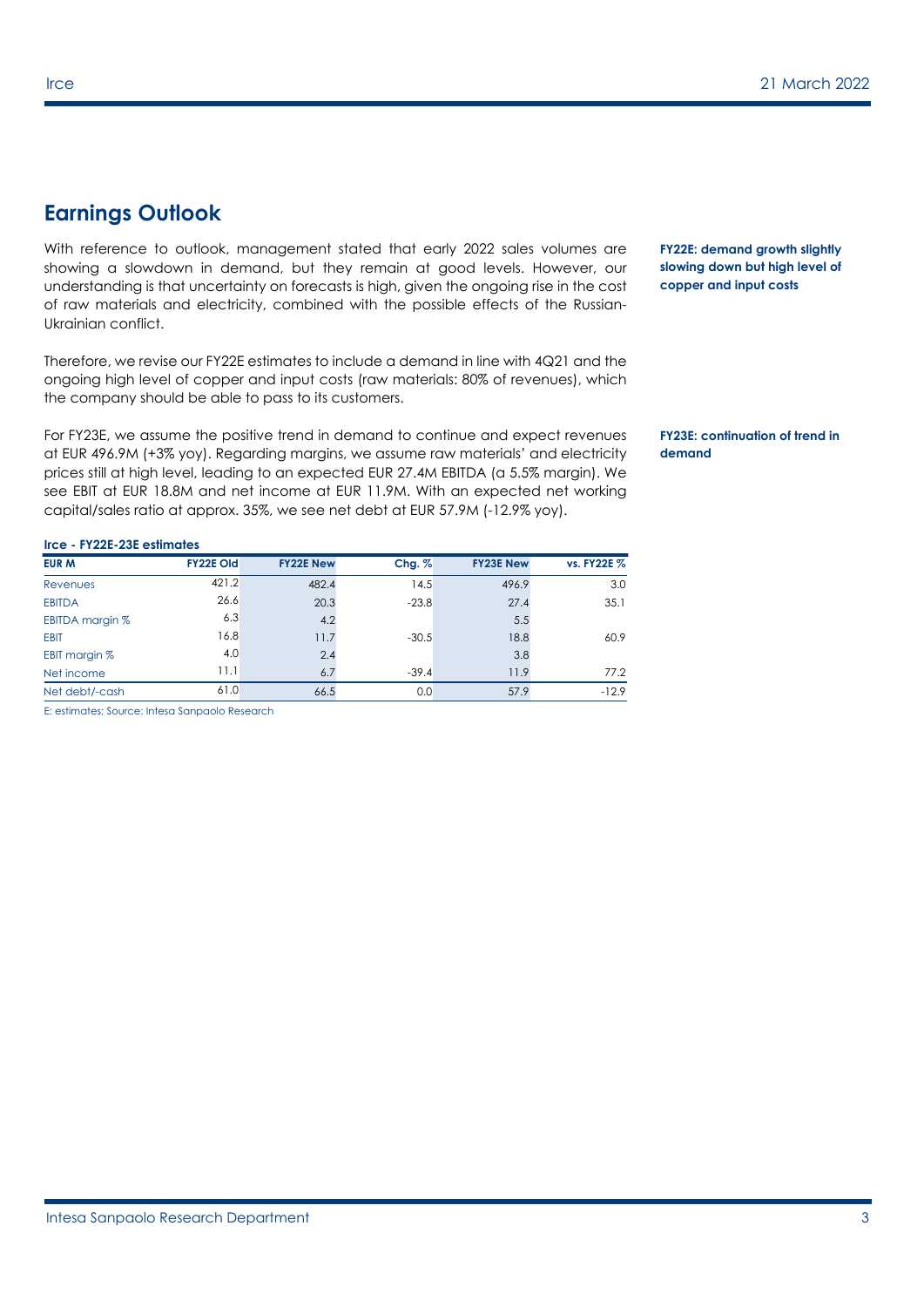### **Valuation**

We value Irce with a DCF model using a 1.75% risk-free rate (vs.1% previously) and a 6.25% equity risk premium (vs. 6.5% previously), which points to a 5.9% WACC (vs. 5.6% previously). In our model, we used:

- Our explicit 2022E-23E estimates;
- **For the long term, we assume FY17A-23E average data, with a normalised** capex/depreciation.

#### **Irce - WACC calculation**

| $\%$                   |      |
|------------------------|------|
| <b>Gross Debt Rate</b> | 4.0  |
| Tax rate               | 24   |
| Net Debt Rate          | 3.0  |
| Beta Levered (x)       | 0.8  |
| Gearing                | 24   |
| Beta Re-Levered (x)    | 0.8  |
| Risk-free rate         | 1.75 |
| Equity risk premium    | 6.25 |
| Cost of equity         | 6.8  |
| <b>WACC</b>            | 5.9  |

Source: Intesa Sanpaolo Research estimates

### **Irce – DCF model**

| <b>EUR M</b>                    | 2022E   | 2023E  | LT.    |
|---------------------------------|---------|--------|--------|
| <b>EBIT</b>                     | 11.7    | 18.8   | 12.1   |
| Tax                             | $-4.5$  | $-6.4$ | $-3.5$ |
| Depreciation                    | 8.6     | 8.6    |        |
| <b>NOPAT</b>                    | 15.8    | 21.0   | 8.6    |
| <b>WC</b>                       | $-5.6$  | $-2.6$ |        |
| Capex                           | $-10.0$ | $-8.0$ |        |
| <b>FCF</b>                      | 0.2     | 10.4   | 8.6    |
| <b>Discounted FCF</b>           | 0.2     | 9.8    | 7.7    |
| WACC <sup>(%)</sup>             | 5.9     |        |        |
| TV growth $(\%)$                | 0.0     |        |        |
| Sum                             | 10.0    |        |        |
| <b>TV</b>                       | 130.6   |        |        |
| EV                              | 140.7   |        |        |
| <b>Debt 2021A</b>               | 64.3    |        |        |
| Equity                          | 76.4    |        |        |
| Shares (M)*                     | 27      |        |        |
| <b>Target price (EUR/share)</b> | 2.9     |        |        |

\* net of treasury; E: estimates; Source: Intesa Sanpaolo Research

We obtain a **target price of EUR 2.9/share** (vs. EUR 3.2/sh. previously) and confirm **our HOLD rating on the stock.**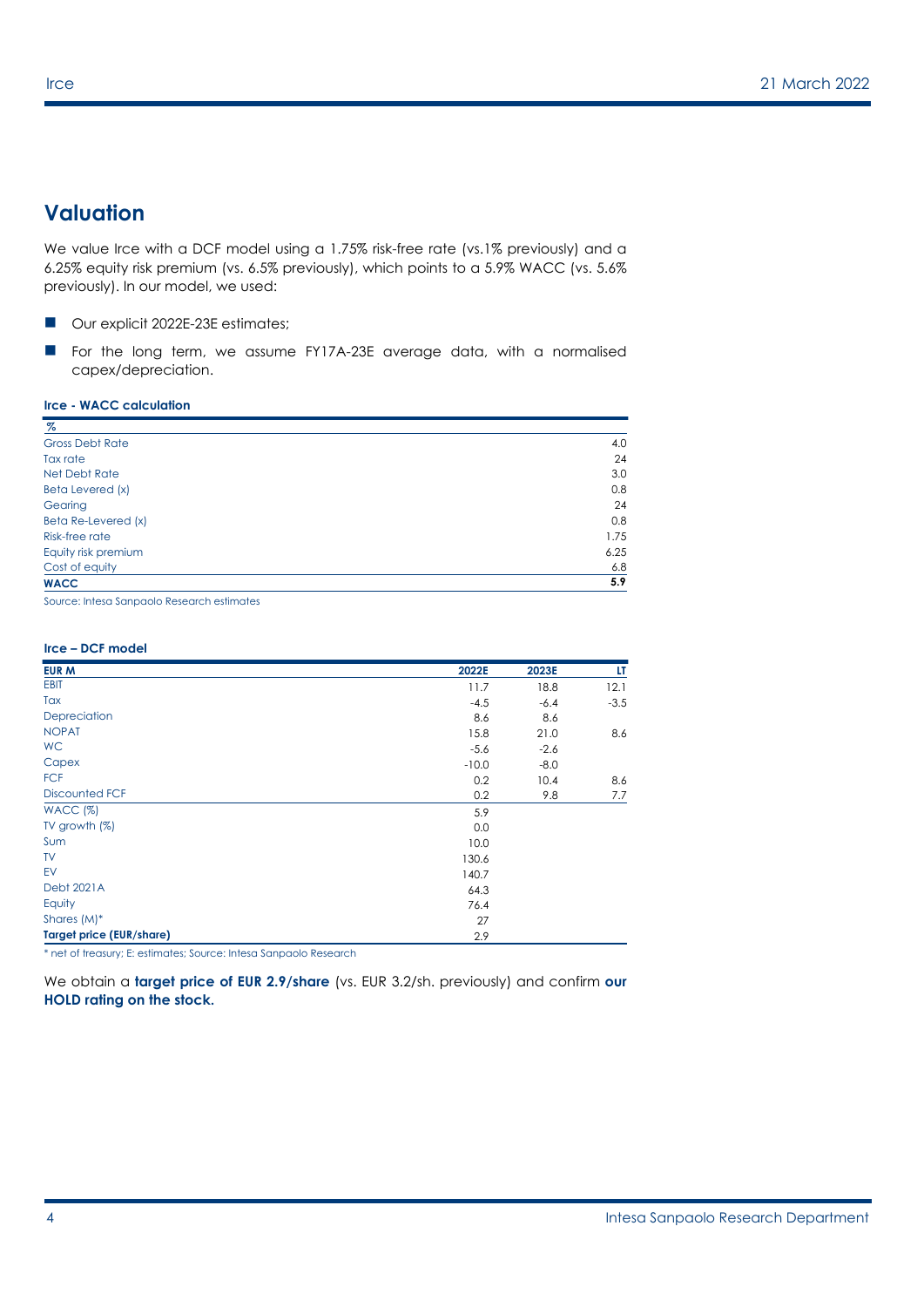### **Irce – Key Data**

| Rating<br><b>HOLD</b>                             | Target price (EUR/sh)<br>Ord 2.9 |             | Mkt price (EUR/sh)<br>Ord 2.85 |                       | Sector<br><b>Capital Goods</b> |
|---------------------------------------------------|----------------------------------|-------------|--------------------------------|-----------------------|--------------------------------|
| <b>Values per share (EUR)</b>                     | 2019A                            | 2020A       | 2021A                          | 2022E                 | 2023E                          |
| No. ordinary shares (M)                           | 28.13                            | 28.13       | 28.13                          | 28.13                 | 28.13                          |
| Total no. of shares (M)                           | 28.13                            | 28.13       | 28.13                          | 28.13                 | 28.13                          |
| Market cap (EUR M)                                | 54.02                            | 43.79       | 74.31                          | 80.17                 | 80.17                          |
| Adj. EPS                                          | 0.07                             | 0.10        | 0.33                           | 0.24                  | 0.42                           |
| <b>CFPS</b>                                       | 0.33                             | 0.37        | 0.65                           | 0.54                  | 0.73                           |
| <b>BVPS</b>                                       | 4.7                              | 4.4         | 4.7                            | 4.9                   | 5.2                            |
| Dividend ord                                      | 0.05                             | $\mathbf 0$ | 0.03                           | 0.07                  | 0.05                           |
| Income statement (EUR M)                          | 2019A                            | 2020A       | 2021A                          | 2022E                 | 2023E                          |
| Revenues                                          | 311.9                            | 295.3       | 457.1                          | 482.4                 | 496.9                          |
| <b>EBITDA</b>                                     | 7.82                             | 10.75       | 23.20                          | 20.28                 | 27.39                          |
| <b>EBIT</b>                                       | 0.42                             | 3.20        | 14.36                          | 11.68                 | 18.80                          |
| Pre-tax income                                    | 2.72                             | 4.29        | 14.16                          | 11.18                 | 18.30                          |
| Net income                                        | 1.94                             | 2.73        | 9.38                           | 6.71                  | 11.89                          |
| Adj. net income                                   | 1.94                             | 2.73        | 9.38                           | 6.71                  | 11.89                          |
| Cash flow (EUR M)                                 | 2019A                            | 2020A       | 2021A                          | 2022E                 | 2023E                          |
| Net income before minorities                      | 2.0                              | 2.7         | 9.4                            | 6.7                   | 11.9                           |
| Depreciation and provisions                       | 7.4                              | 7.6         | 8.8                            | 8.6                   | 8.6                            |
| Others/Uses of funds                              | $\mathbf 0$                      | $\mathbf 0$ | $\mathbf 0$                    | 0                     | $\mathbf 0$                    |
| Change in working capital                         | 17.3                             | $-5.4$      | $-34.3$                        | $-5.6$                | $-2.6$                         |
| Operating cash flow                               | 26.7                             | 4.8         | $-16.1$                        | 9.7                   | 17.9                           |
| Capital expenditure                               | $-6.1$                           | $-2.1$      | $-7.7$                         | $-10.0$               | $-8.0$                         |
| <b>Financial investments</b>                      | $\mathbf 0$                      | 0           | $\mathbf 0$                    | 0                     | $\mathbf 0$                    |
| Acquisitions and disposals                        | $\circ$                          | $\mathbf 0$ | $\mathbf 0$                    | $\mathbf{O}$          | $\mathbf 0$                    |
| Free cash flow                                    | 20.6                             | 2.7         | $-23.8$                        | $-0.3$                | 9.9                            |
| <b>Dividends</b><br>Equity changes & Non-op items | $-1.3$<br>$-1.6$                 | 0<br>3.8    | $-0.8$<br>$\mathbf 0$          | $-1.9$<br>$\mathbf 0$ | $-1.3$<br>$\mathbf 0$          |
| Net cash flow                                     | 17.7                             | 6.5         | $-24.6$                        | $-2.2$                | 8.6                            |
| <b>Balance sheet (EUR M)</b>                      | 2019A                            | 2020A       | 2021A                          | 2022E                 | 2023E                          |
| Net capital employed                              | 173.5                            | 162.4       | 196.3                          | 203.3                 | 205.2                          |
| of which associates                               | $\mathbf 0$                      | 0           | $\circ$                        | 0                     | $\mathbf 0$                    |
| Net debt/-cash                                    | 42.0                             | 39.7        | 64.3                           | 66.5                  | 57.9                           |
| <b>Minorities</b>                                 | $\mathbf 0$                      | 0           | $\mathbf 0$                    | 0                     | $\mathbf 0$                    |
| Net equity                                        | 131.5                            | 122.6       | 132.0                          | 136.8                 | 147.3                          |
| Minorities value                                  | $\mathbf 0$                      | 0           | 0                              | $\mathbf{O}$          | $\mathbf 0$                    |
| Enterprise value                                  | 96.0                             | 83.5        | 138.6                          | 146.6                 | 138.1                          |
| Stock market ratios (x)                           | 2019A                            | 2020A       | 2021A                          | 2022E                 | 2023E                          |
| Adj. P/E                                          | 27.8                             | 16.1        | 7.9                            | 11.9                  | 6.7                            |
| P/CFPS                                            | 5.8                              | 4.3         | 4.1                            | 5.2                   | 3.9                            |
| P/BVPS                                            | 0.41                             | 0.36        | 0.56                           | 0.59                  | 0.54                           |
| Payout (%)                                        | 69                               | 0           | 9                              | 28                    | -11                            |
| Dividend yield (% ord)                            | 2.5                              | $\mathbf 0$ | 1.1                            | 2.3                   | 1.7                            |
| FCF yield (%)                                     | 38.2                             | 6.2         | $-32.0$                        | $-0.4$                | 12.4                           |
| <b>EV/sales</b>                                   | 0.31                             | 0.28        | 0.30                           | 0.30                  | 0.28                           |
| EV/EBITDA                                         | 12.3                             | 7.8         | 6.0                            | 7.2                   | 5.0                            |
| EV/EBIT                                           | <b>NM</b>                        | 26.1        | 9.7                            | 12.6                  | 7.3                            |
| EV/CE                                             | 0.55                             | 0.51        | 0.71                           | 0.72                  | 0.67                           |
| <b>D/EBITDA</b>                                   | 5.4                              | 3.7         | 2.8                            | 3.3                   | 2.1                            |
| D/EBIT                                            | 99.4                             | 12.4        | 4.5                            | 5.7                   | 3.1                            |
| Profitability & financial ratios (%)              | 2019A                            | 2020A       | 2021A                          | 2022E                 | 2023E                          |
| <b>EBITDA</b> margin                              | 2.5                              | 3.6         | 5.1                            | 4.2                   | 5.5                            |
| <b>EBIT margin</b>                                | 0.1                              | 1.1         | 3.1                            | 2.4                   | $3.8\,$                        |
| Tax rate                                          | 27.5                             | 35.7<br>0.9 | 33.8                           | 40.0                  | 35.0<br>2.4                    |
| Net income margin                                 | 0.6<br>0.2                       | 2.0         | 2.1<br>7.3                     | 1.4<br>5.7            | 9.2                            |
| <b>ROCE</b><br><b>ROE</b>                         | 1.5                              | 2.1         | 7.4                            | 5.0                   | 8.4                            |
| Interest cover                                    | $-0.2$                           | $-2.9$      | 72.1                           |                       |                                |
| Debt/equity ratio                                 | 32.0                             | 32.4        | 48.7                           | 23.4<br>48.6          | <b>NM</b><br>39.3              |
| Growth (%)                                        |                                  | 2020A       | 2021A                          | 2022E                 | 2023E                          |
| Sales                                             |                                  | $-5.3$      | 54.8                           | 5.5                   | $\overline{3.0}$               |
| <b>EBITDA</b>                                     |                                  | 37.5        | <b>NM</b>                      | $-12.6$               | 35.1                           |
| <b>EBIT</b>                                       |                                  | <b>NM</b>   | <b>NM</b>                      | $-18.6$               | 60.9                           |
| Pre-tax income                                    |                                  | 57.6        | <b>NM</b>                      | $-21.0$               | 63.6                           |
| Net income                                        |                                  | 40.4        | <b>NM</b>                      | $-28.4$               | 77.2                           |
| Adj. net income                                   |                                  | 40.4        | <b>NM</b>                      | $-28.4$               | 77.2                           |

NM: not meaningful; NA: not available; Neg.: negative; A: actual; E: estimates; Source: Company data and Intesa Sanpaolo Research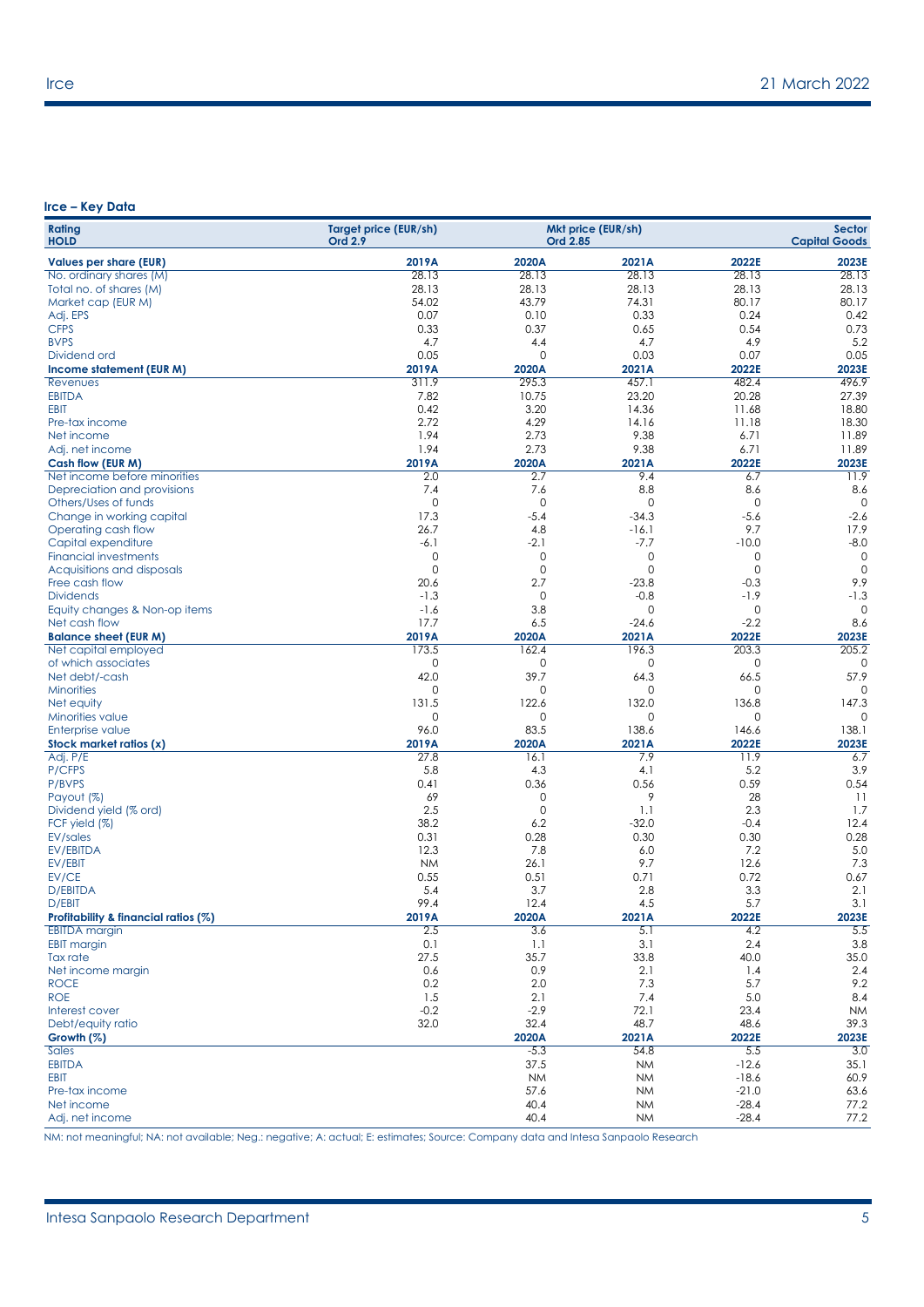## **Company Snapshot**

#### **Company Description Key Risks**

Irce is an industrial group which operates in two sectors: wires for winding of electric machines, known as enamelled wires, in copper and aluminium, and insulating wires for energy conduction. The enamelled wires are used to convert electric into mechanic energy or vice versa, and also into other types of energy, mainly used in engines, electric generators and transformers. The wires are used in the installation of electrical systems in private and industrial buildings.

#### **Company specific risks:**

- The copper price may influence profitability and working capital
- Exchange rate risk (sales are mainly in EUR and copper costs in USD)
- Translation risk derives from operations in Brazil, the UK and India

#### **Sector generic risks:**

- Slowdown in key reference markets (Automotive, Electronics and White Goods)

- Increase in raw materials and electricity prices
- Shortage of raw materials

| Mkt price (EUR)  | 2.85            | Free float (%) | 30.7                       |
|------------------|-----------------|----------------|----------------------------|
| No. of shares    | 28.13           | Major shr      | Aequafin                   |
| 52Wk range (EUR) | 3.44/1.93       | (%)            | 50.0                       |
| Reuters          | IRC.MI          | Bloomberg      | <b>IRC IM</b>              |
| Performance (%)  | <b>Absolute</b> |                | <b>Rel. FTSE IT All Sh</b> |
| $-1M$            | $-4.4$          | $-1M$          | 5.3                        |
| $-3M$            | $-5.3$          | $-3M$          | 4.5                        |
| $-12M$           | 46.9            | $-12M$         | 47.1                       |

#### **Key data Estimates vs. consensus**

| EUR M $(Y/E$ Dec) | 2021A | 2022E | 2023E |
|-------------------|-------|-------|-------|
| Sales             | 457.1 | 482.4 | 496.9 |
| <b>EBITDA</b>     | 23.20 | 20.28 | 27.39 |
| <b>EBIT</b>       | 14.36 | 11.68 | 18.80 |
| Pre-tax income    | 14.16 | 11.18 | 18.30 |
| Net income        | 9.38  | 6.71  | 11.89 |
| <b>EPS</b>        | 0.33  | 0.24  | 0.42  |

#### **Sales Breakdown by Industry (%, latest available) Sales breakdown by geography (%, FY20)**





Source: Company data, Intesa Sanpaolo Research estimates and FactSet consensus data (priced at market close of 17/03/2022)

### **Our Mid Corporate Definition**

**Italy is characterised by a large number of non-listed and listed micro, small and medium-sized companies. Looking at the revenues of these Italian companies, around 5,000 companies eligible for listing have revenues below EUR 1,500M based on Intesa Sanpaolo elaborations. We define these companies as 'Mid Corporate'. Looking more specifically at Italian listed companies, we include in our Mid Corporate segment all STAR companies and those with a market capitalisation below EUR 1Bn.**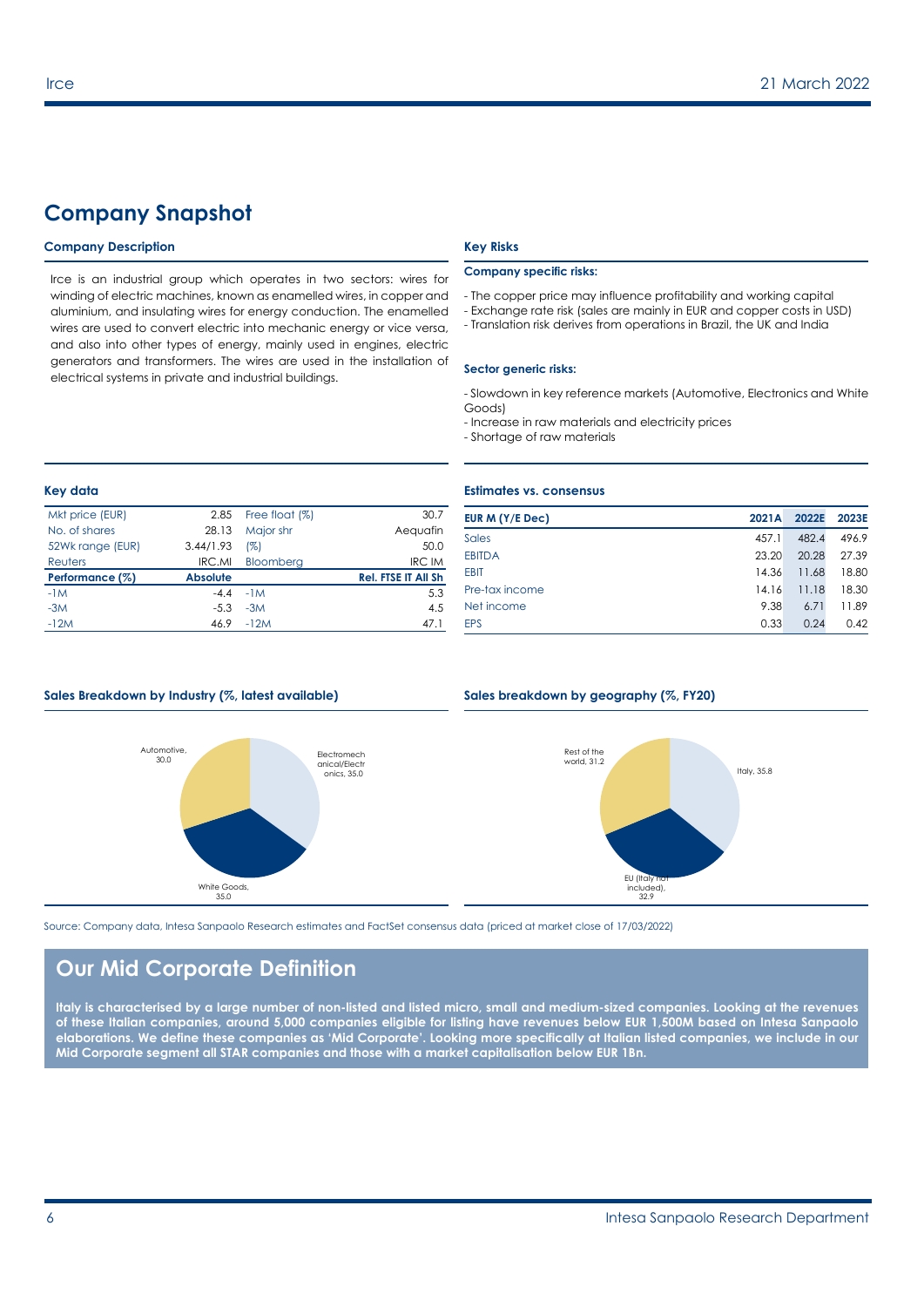### **Disclaimer**

### **Analyst certification**

The financial analyst who prepared this report, and whose name and role appear on the first page, certifies that:

1. The views expressed on the company mentioned herein accurately reflect independent, fair and balanced personal views; 2. No direct or indirect compensation has been or will be received in exchange for any views expressed.

#### **Specific disclosures**

- Neither the analyst nor any person closely associated with the analyst has a financial interest in the securities of the company.
- Neither the analyst nor any person closely associated with the analyst serves as an officer, director or advisory board member of the company.
- The analyst named in this document is not registered with or qualified by FINRA, the U.S. regulatory body with oversight over Intesa Sanpaolo IMI Securities Corp. Accordingly, the analyst may not be subject to FINRA Rule 2241 and NYSE Rule 472 with respect to communications with a subject company, public appearances and trading securities in a personal account. For additional information, please contact the Compliance Department of Intesa Sanpaolo IMI Securities Corp. at 212-326-1133.
- The analyst of this report does not receive bonuses, salaries, or any other form of compensation that is based upon specific investment banking transactions.
- The research department supervisors do not have a financial interest in the securities of the company.

This research has been prepared by Intesa Sanpaolo SpA, and is distributed by Intesa Sanpaolo SpA, Intesa Sanpaolo-London Branch (a member of the London Stock Exchange) and Intesa Sanpaolo IMI Securities Corp. (a member of the NYSE and FINRA). Intesa Sanpaolo SpA accepts full responsibility for the contents of this report and also reserves the right to issue this document to its own clients. Intesa Sanpaolo SpA, is authorised by the Banca d'Italia and is regulated by the Financial Services Authority in the conduct of designated investment business in the UK and by the SEC for the conduct of US business.

Opinions and estimates in this research are as at the date of this material and are subject to change without notice to the recipient. Information and opinions have been obtained from sources believed to be reliable, but no representation or warranty is made as to their accuracy or correctness. Past performance is not a guarantee of future results. The investments and strategies discussed in this research may not be suitable for all investors. If you are in any doubt you should consult your investment advisor.

This report has been prepared solely for information purposes and is not intended as an offer or solicitation with respect to the purchase or sale of any financial products. It should not be regarded as a substitute for the exercise of the recipient's own judgment. No Intesa Sanpaolo SpA entity accepts any liability whatsoever for any direct, consequential or indirect loss arising from any use of material contained in this report. This document may only be reproduced or published with the name of Intesa Sanpaolo SpA.

Intesa Sanpaolo SpA has in place the Conflicts of Interest Management Rules for managing effectively the conflicts of interest which might affect the impartiality of all investment research which is held out, or where it is reasonable for the user to rely on the research, as being an impartial assessment of the value or prospects of its subject matter. A copy of these Rules is available to the recipient of this research upon making a written request to the Compliance Officer, Intesa Sanpaolo SpA, C.so Matteotti n° 1, 20121 Milan (MI) Italy. Intesa Sanpaolo SpA has formalised a set of principles and procedures for dealing with conflicts of interest ("Rules for Research"). The Rules for Research is clearly explained in the relevant section of Intesa Sanpaolo's website (www.intesasanpaolo.com).

Member companies of the Intesa Sanpaolo Group, or their directors and/or representatives and/or employees and/or persons closely associated with them, may have a long or short position in any securities mentioned at any time, and may make a purchase and/or sale, or offer to make a purchase and/or sale, of any of the securities from time to time in the open market or otherwise.

This document has been prepared and issued for, and thereof is intended for use by, MiFID II eligible counterparties/professional clients (other than elective professional clients) or otherwise by market professionals or institutional investors only, who are financially sophisticated and capable of evaluating investment risks independently, both in general and with regard to particular transactions and investment strategies.

Therefore, such materials may not be suitable for all investors and recipients are urged to seek the advice of their independent financial advisor for any necessary explanation of the contents thereof.

Persons and residents in the UK: this document is not for distribution in the United Kingdom to persons who would be defined as private customers under rules of the Financial Conduct Authority.

**US persons**: This document is intended for distribution in the United States only to Major US Institutional Investors as defined in SEC Rule 15a-6. US Customers wishing to effect a transaction should do so only by contacting a representative at Intesa Sanpaolo IMI Securities Corp. in the US (see contact details below).

Intesa Sanpaolo SpA issues and circulates research to Major Institutional Investors in the USA only through Intesa Sanpaolo IMI Securities Corp., 1 William Street, New York, NY 10004, USA, Tel: (1) 212 326 1150.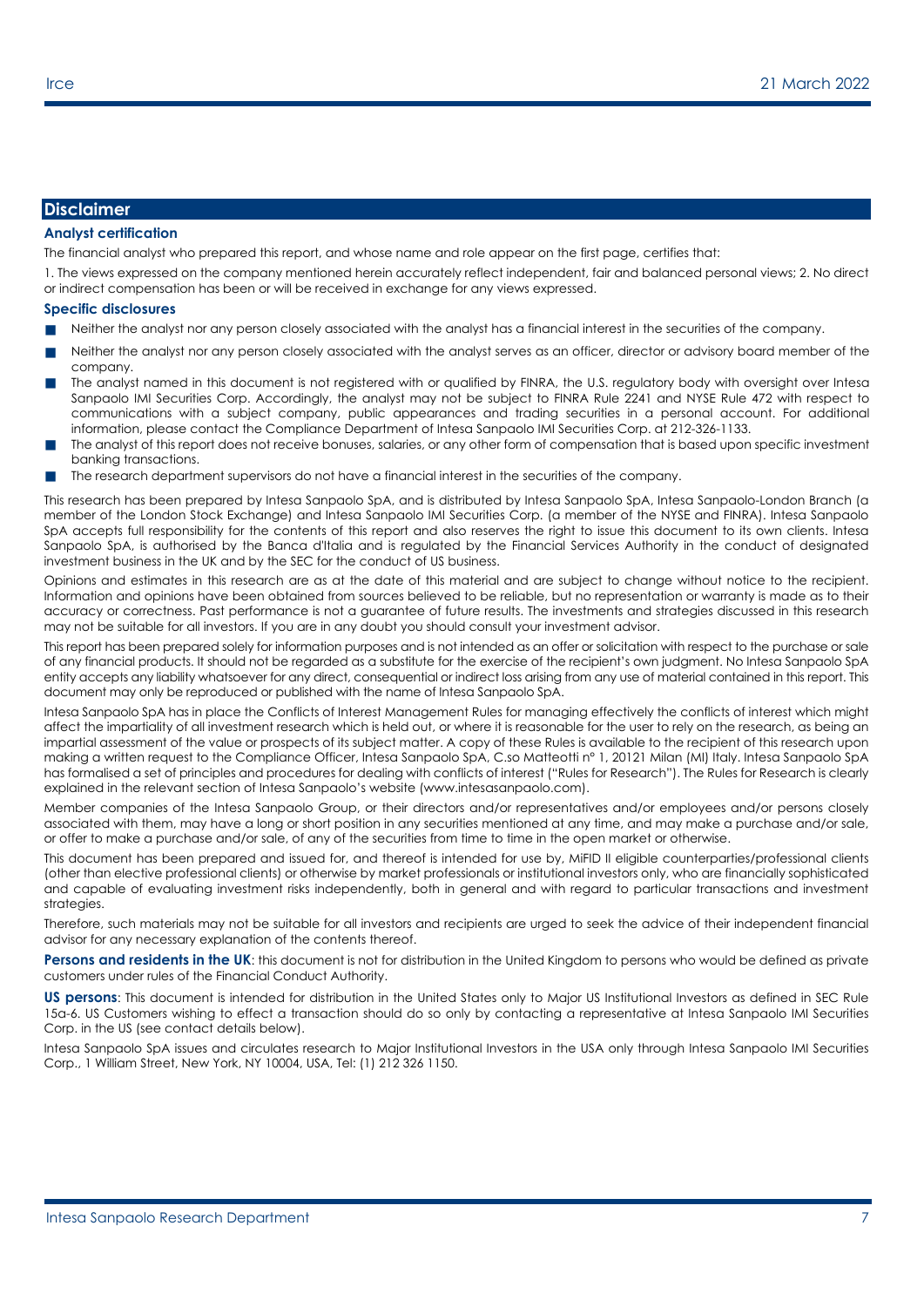#### **Inducements in relation to research**

This document has been prepared and issued for, and thereof is intended for use by, MiFID 2 eligible counterparties/professional clients (other than elective professional clients) or otherwise by market professionals or institutional investors only, who are financially sophisticated and capable of evaluating investment risks independently, both in general and with regard to specific transactions and investment strategies.

Therefore, such materials may not be suitable for all investors and recipients are urged to seek the advice of their independent financial advisor for any necessary explanation of the contents thereof.

Pursuant to the provisions of Delegated Directive (EU) 2017/593, this document can be qualified as an acceptable minor non-monetary benefit as it is:

Written material from a third party that is commissioned and paid for by a corporate issuer or potential issuer to promote a new issuance by the company, or where the third party firm is contractually engaged and paid by the issuer to produce such material on an ongoing basis (Specialist/Corporate Broker/Sponsor contract), provided that the relationship is clearly disclosed in the material and that the material is made available at the same time to any investment firms wishing to receive it or to the general public - Delegated Directive(EU) 2017/593 - art. 12 paragraph 3.

#### **Distribution Method**

This document is for the exclusive use of the person to whom it is delivered by Intesa Sanpaolo and may not be reproduced, redistributed, directly or indirectly, to third parties or published, in whole or in part, for any reason, without prior consent expressed by Intesa Sanpaolo. The copyright and all other intellectual property rights on the data, information, opinions and assessments referred to in this information document are the exclusive domain of the Intesa Sanpaolo banking group, unless otherwise indicated. Such data, information, opinions and assessments cannot be the subject of further distribution or reproduction in any form and using any technique, even partially, except with express written consent by Intesa Sanpaolo.

Persons who receive this document are obliged to comply with the above indications.

#### **Coverage policy and frequency of research reports**

The list of companies covered by the Research Department is available upon request. Intesa Sanpaolo SpA aims to provide continuous coverage of the companies on the list in conjunction with the timing of periodical accounting reports and any exceptional event that affects the issuer's operations. The companies for which Intesa Sanpaolo SpA acts as sponsor or specialist or other regulated roles are covered in compliance with regulations issued by regulatory bodies with jurisdiction. In the case of a short note, we advise investors to refer to the most recent company report published by Intesa Sanpaolo SpA's Research Department for a full analysis of valuation methodology, earnings assumptions, risks and the historical of recommendation and target price. In the Equity Daily note and Weekly Preview report the Research Department reconfirms the previously published ratings and target prices on the covered companies (or alternatively such ratings and target prices may be placed Under Review). Research qualified as a minor non-monetary benefit pursuant to provisions of Delegated Directive (EUR) 2017/593 is freely available on the IMI Corporate & Investment Banking Division web site (www.imi.intesasanpaolo.com); all other research is available by contacting your sales representative.

#### **Equity Research Publications in Last 12M**

The list of all recommendations on any financial instrument or issuer produced by Intesa Sanpaolo Research Department and distributed during the preceding 12-month period is available on the Intesa Sanpaolo website at the following address:

<https://group.intesasanpaolo.com/en/research/RegulatoryDisclosures/archive-of-intesa-sanpaolo-group-s-conflicts-of-interest0>

#### **Valuation methodology (long-term horizon: 12M)**

The Intesa Sanpaolo SpA Equity Research Department values the companies for which it assigns recommendations as follows:

We obtain a fair value using a number of valuation methodologies including: discounted cash flow method (DCF), dividend discount model (DDM), embedded value methodology, return on allocated capital, break-up value, asset-based valuation method, sum-of-the-parts, and multiples-based models (for example PE, P/BV, PCF, EV/Sales, EV/EBITDA, EV/EBIT, etc.). The financial analysts use the above valuation methods alternatively and/or jointly at their discretion. The assigned target price may differ from the fair value, as it also takes into account overall market/sector conditions, corporate/market events, and corporate specifics (ie, holding discounts) reasonably considered to be possible drivers of the company's share price performance. These factors may also be assessed using the methodologies indicated above.

#### **Equity rating key: (long-term horizon: 12M)**

In its recommendations, Intesa Sanpaolo SpA uses an "absolute" rating system, which is not related to market performance and whose key is reported below: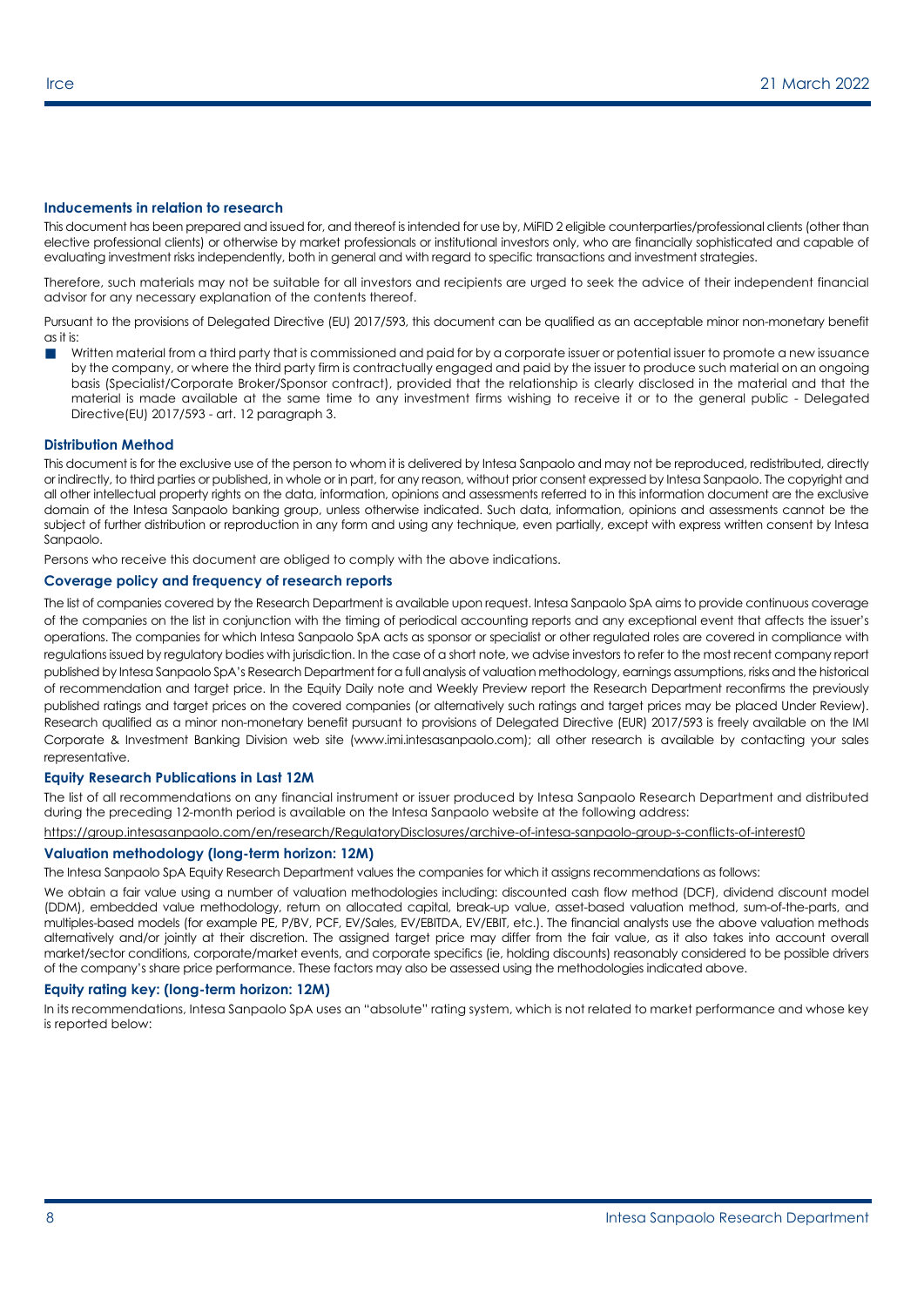#### **Equity Rating Key (long-term horizon: 12M)**

| Long-term rating        | <b>Definition</b>                                                                                            |
|-------------------------|--------------------------------------------------------------------------------------------------------------|
| <b>BUY</b>              | If the target price is 20% higher than the market price                                                      |
| <b>ADD</b>              | If the target price is 10%-20% higher than the market price                                                  |
| <b>HOLD</b>             | If the target price is 10% below or 10% above the market price                                               |
| <b>REDUCE</b>           | If the target price is 10%-20% lower than the market price                                                   |
| <b>SELL</b>             | If the target price is 20% lower than the market price                                                       |
| <b>RATING SUSPENDED</b> | The investment rating and target price for this stock have been suspended as there is not a sufficient       |
|                         | fundamental basis for determining an investment rating or target. The previous investment rating and target  |
|                         | price, if any, are no longer in effect for this stock.                                                       |
| NO RATING               | The company is or may be covered by the Research Department but no rating or target price is assigned either |
|                         | voluntarily or to comply with applicable regulations and/or firm policies in certain circumstances.          |
| <b>TENDER SHARES</b>    | We advise investors to tender the shares to the offer.                                                       |
| <b>TARGET PRICE</b>     | The market price that the analyst believes the share may reach within a one-year time horizon                |
| <b>MARKET PRICE</b>     | Closing price on the day before the issue date of the report, as indicated on the first page, except         |
|                         | where otherwise indicated                                                                                    |

#### **Historical recommendations and target price trends (long-term horizon: 12M)**

The 12M rating and target price history chart(s) for the companies currently under our coverage can also be found at Intesa Sanpaolo's website/Research/Regulatory disclosures: [https://group.intesasanpaolo.com/en/research/RegulatoryDisclosures/tp-and-rating-history--12-months-.](https://group.intesasanpaolo.com/en/research/RegulatoryDisclosures/tp-and-rating-history--12-months-) Note: please also refer to https://group.intesasanpaolo.com/it/research/equity--credit-research/equity in applicable cases for the ISP-UBI Equity Ratings Reconciliation Table, the archive of ex-UBI's previously published research reports and 12M historical recommendations.

#### **Target price and market price trend (-1Y) H**



| istorical recommendations and target price trend (-1Y) |  |  |
|--------------------------------------------------------|--|--|
|                                                        |  |  |

| <b>Date</b> | Rating | TP (EUR) | <b>Mkt Price (EUR)</b> |
|-------------|--------|----------|------------------------|
| $16-Nov-21$ | HOLD   | 3.2      | 3.2                    |
| $04-Oct-21$ | ADD    | 3.2      | 2.8                    |
| $19-Mar-21$ | ADD    | つつ       | .93                    |

#### **Equity rating allocations (long-term horizon: 12M)**

#### **Intesa Sanpaolo Research Rating Distribution (at January 2022)**

| Number of companies considered: 124                         | ADD | <b>HOLD</b> | <b>REDUCT</b> | <b>SELL</b> |
|-------------------------------------------------------------|-----|-------------|---------------|-------------|
| Total Equity Research Coverage relating to last rating (%)* |     |             |               |             |
| of which Intesa Sanpaolo's Clients (%)**                    | oc  |             |               |             |

\* Last rating refers to rating as at end of the previous quarter; \*\* Companies on behalf of whom Intesa Sanpaolo and the other companies of the Intesa Sanpaolo Group have provided corporate and Investment banking services in the last 12 months; percentage of clients in each rating category

#### **Valuation methodology (short-term horizon: 3M)**

Our short-term investment ideas are based on ongoing special market situations, including among others: spreads between share categories; holding companies vs. subsidiaries; stub; control chain reshuffling; stressed capital situations; potential extraordinary deals (including capital increase/delisting/extraordinary dividends); and preys and predators. Investment ideas are presented either in relative terms (e.g. spread ordinary vs. savings; holding vs. subsidiaries) or in absolute terms (e.g. preys).

The companies to which we assign short-term ratings are under regular coverage by our research analysts and, as such, are subject to fundamental analysis and long-term recommendations. The main differences attain to the time horizon considered (monthly vs. yearly) and definitions (short-term 'long/short' vs. long-term 'buy/sell'). Note that the short-term relative recommendations of these investment ideas may differ from our long-term recommendations. We monitor the monthly performance of our short-term investment ideas and follow them until their closure.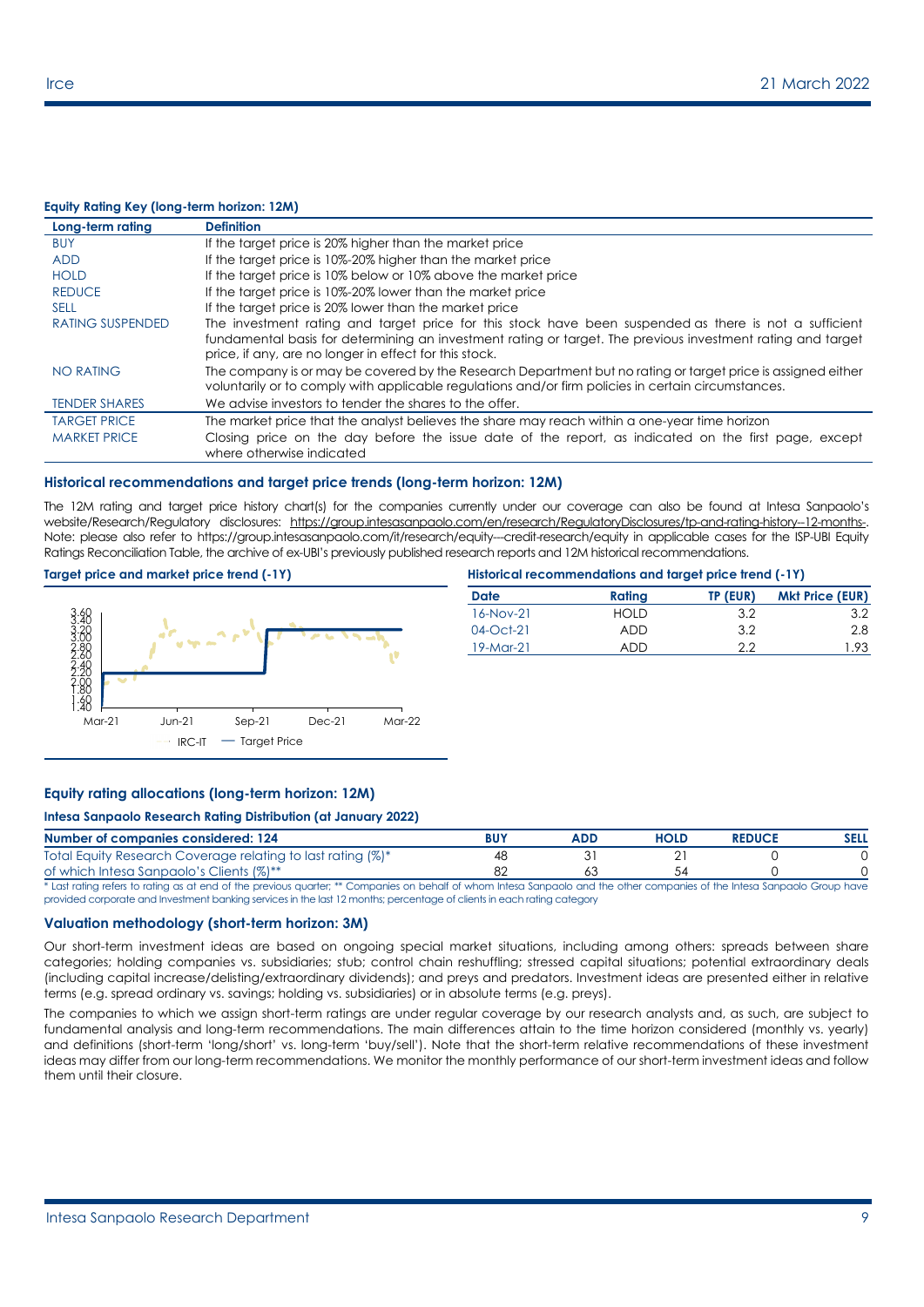#### **Equity rating key (short-term horizon: 3M)**

| Short-term rating | <b>Definition</b>                                                                                                                             |
|-------------------|-----------------------------------------------------------------------------------------------------------------------------------------------|
| <b>LONG</b>       | Stock price expected to rise or outperform within three months from the time the rating was assigned due to                                   |
|                   | a specific catalyst or event                                                                                                                  |
| <b>SHORT</b>      | Stock price expected to fall or underperform within three months from the time the rating was assigned due<br>to a specific catalyst or event |

#### **Company-specific disclosures**

Intesa Sanpaolo S.p.A. and the other companies belonging to the Intesa Sanpaolo Banking Group (hereafter the "Intesa Sanpaolo Banking Group") have adopted written guidelines "Organisational, Management and Control Model" pursuant to Legislative Decree 8 June 2001 no. 231 (available at the Intesa Sanpaolo website, https://group.intesasanpaolo.com/en/governance/leg-decree-231-2001) setting forth practices and procedures, in accordance with applicable regulations by the competent Italian authorities and best international practice, including those known as Information Barriers, to restrict the flow of information, namely inside and/or confidential information, to prevent the misuse of such information and to prevent any conflicts of interest arising from the many activities of the Intesa Sanpaolo Banking Group, which may adversely affect the interests of the customer in accordance with current regulations.

In particular, the description of the measures taken to manage interest and conflicts of interest – related to Articles 5 and 6 of the Commission Delegated Regulation (EU) 2016/958 of 9 March 2016 supplementing Regulation (EU) No. 596/2014 of the European Parliament and of the Council with regard to regulatory technical standards for the technical arrangements for objective presentation of investment recommendations or other information recommending or suggesting an investment strategy and for disclosure of particular interests or indications of conflicts of interest as subsequently amended and supplemented, the FINRA Rule 2241, as well as the Financial Conduct Authority Conduct of Business Sourcebook rules COBS 12.4 - between the Intesa Sanpaolo Banking Group and issuers of financial instruments, and their group companies, and referred to in research products produced by analysts at Intesa Sanpaolo S.p.A. is available in the "Rules for Research " and in the extract of the "Corporate model on the management of inside information and conflicts of interest" published on the website of Intesa Sanpaolo S.p.A.

At the Intesa Sanpaolo website, webpage [https://group.intesasanpaolo.com/en/research/RegulatoryDisclosures/archive-of-intesa](https://group.intesasanpaolo.com/en/research/RegulatoryDisclosures/archive-of-intesa-sanpaolo-group-s-conflicts-of-interest)[sanpaolo-group-s-conflicts-of-interest](https://group.intesasanpaolo.com/en/research/RegulatoryDisclosures/archive-of-intesa-sanpaolo-group-s-conflicts-of-interest) you can find the archive of disclosure of interests or conflicts of interest of the Intesa Sanpaolo Banking Group in compliance with the applicable laws and regulations.

Furthermore, we disclose the following information on the Intesa Sanpaolo Banking Group's conflicts of interest.

- One or more of the companies of the Intesa Sanpaolo Banking Group plan to solicit investment banking business or intends to seek compensation from Irce in the next three months
- Intesa Sanpaolo acts as Specialist relative to securities issued by Irce